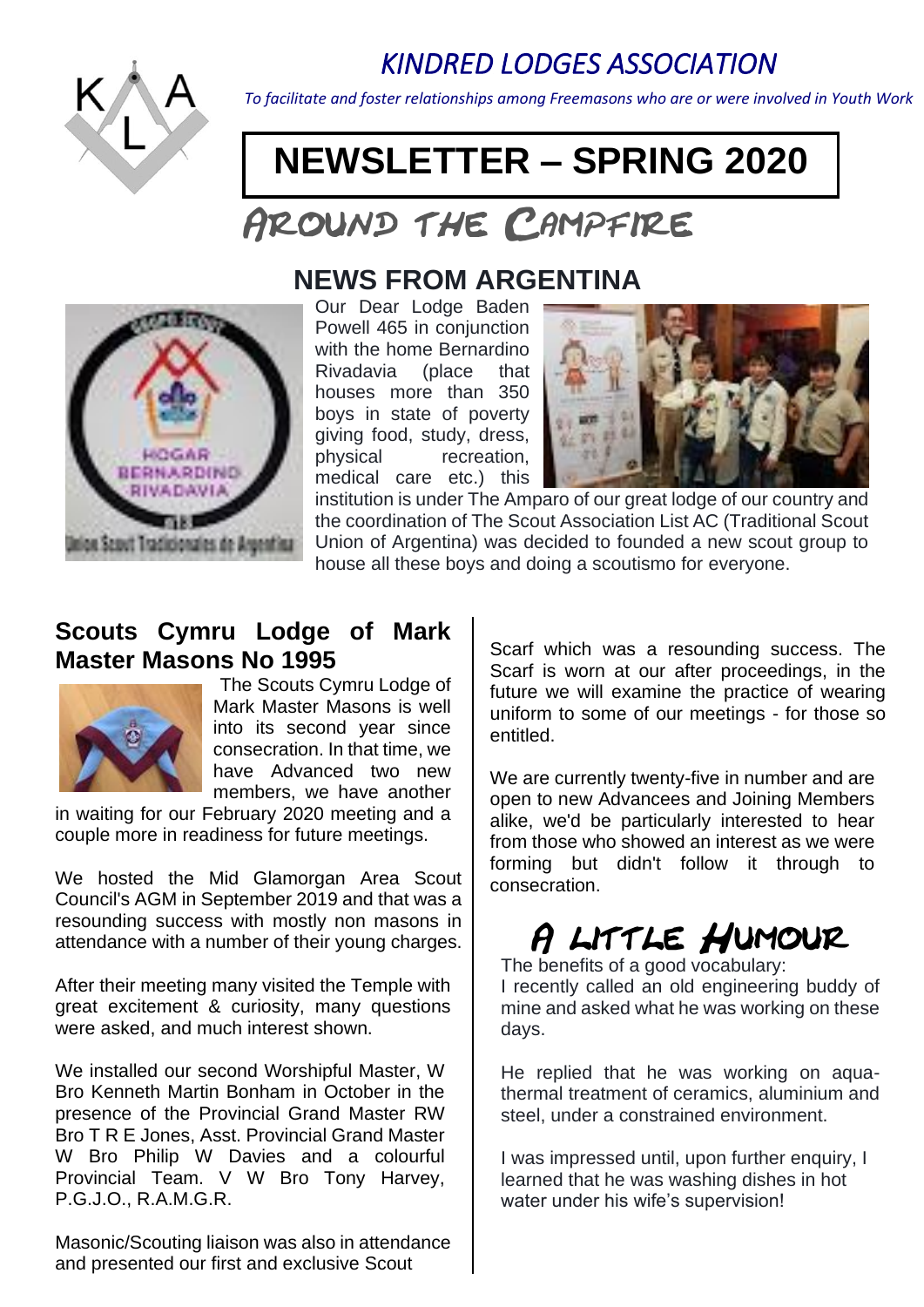### **Freemasons' Lodge Scoon & Perth, No3**

We were pleased to assist the 22nd Perthshire Scout Group with a donation of £500 to assist them in the purchase of new tents.



#### **Breaking news from Norfolk Scout Lodge No 9850**



An update to Provincial Appointments for Scout Lodge members. Our Deputy PGM has announced his retirement from the PGL meeting in May. This means our PGM has promoted Mike Gooderson to DPGM and appointed Richard Butler to be an APGM.

#### *Just picked this up from one of Australian Brothers, Author unknown but well worth a read.*

#### **1. Ritual Without Meaning**

Too many times, we are more concerned about performing the ritual perfectly without understanding what it means. Ritual for the sake of tradition is worthless. Ritual for the sake of enlightenment is valuable. An understanding of the ritual's meaning is far more important than just memorising it.

#### **2. Fellowship without Frivolity**

Whenever Masons decide to hold a function for fellowship, a discussion typically ensues about how to make the function have the smallest impact on the lodge's finances and the wallets of the members. This results in paper plates, meagre meals, boring and less well attended events. To spend money wisely in order to make fellowship a grand time is wise for the lodge that wants to be successful. Also, we do not have to be slaves to form, endlessly repeating the same toasts and replies - we should reward individuality and creativity in order to keep our meetings alive and fun!

#### **3. Quantity without Quality**

A lodge with seven great men that believe in the Masonic ideals and actively strive to improve themselves—and therefore the lodge—is far better off than a lodge with one hundred men that show up to lodge just to be seen.

#### **4. Education without Philosophy**

Many times, we think of Masonic education as being a lesson on the local lodge's history, a famous Mason, the history of the worldwide fraternity, or how to do the ritual properly. But if no philosophy is covered in Masonic education, then little self-improvement is accomplished. Discussing Masonic lessons in terms of philosophy, ideas, and a man's conduct is what truly transforms men into Masons. It is important to share and discuss topics that are foreign to a lodge's membership and it is sometimes even necessary to challenge our preconceived ideologies through Masonic education.

#### **5. Charity without Connection**

Big charities often require that fund raisers be conducted, and large cheques written to the people that actually perform the charity. This type of charity offers no self-improvement because it has no real connection to us or our life. If we extend our hands to our needed Brethren and devote our own skills and time to their problems, then we are engaging in true, meaningful charity.

#### **6. Frugality without Discretion**

Frugality is not a tenet of Freemasonry, a cardinal virtue, or a Landmark. It is acceptable for the lodge to spend its funds on worthwhile activities that will enhance the Masonic experience of its Brethren. Not everything should be done in the cheapest way, a habit to which we have become accustomed.

#### **7. Leadership without Competence**

A man does not deserve to be master of the lodge, solely because he has spent a certain amount of years attending meetings or because he is next in line. We, on occasion, elect our leaders without any regard for the skills that they possess in order to function in that capacity. We should only elect competent and qualified men to preside over us -----------------------------------------------------------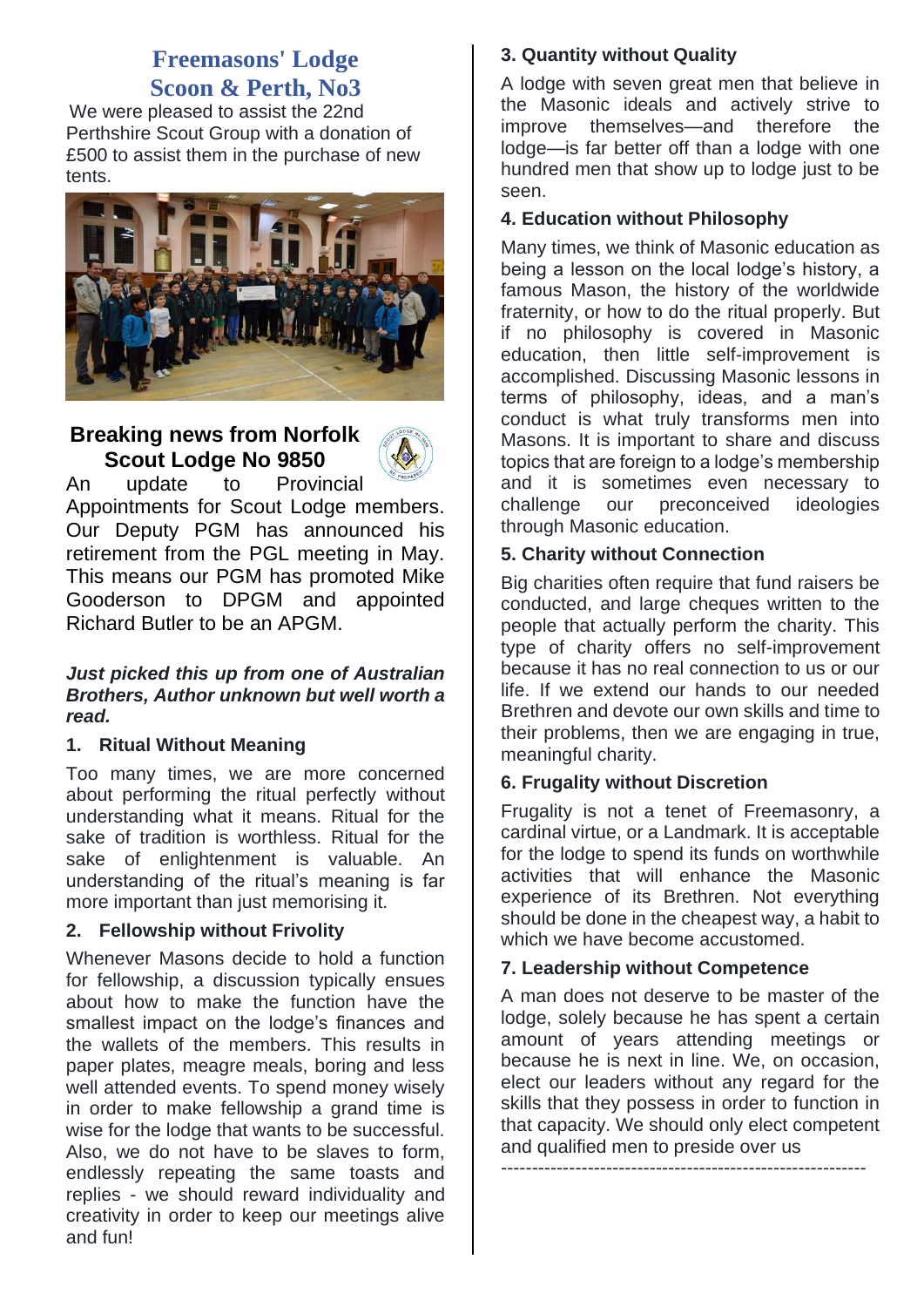# **Pax Hill Lodge N<sup>o</sup> 9878**

WM Andy Rogers and Bro Justin Churcher and 2nd and 1st from



left respectively presenting two cheques to Chandlers Ford DC John Leeks totalling £750 towards a ride on mower for the district campsite, Cranbury Park. £250 was from Pax Hill Lodge and £500 from the Provinces Tom Langton non masonic charities fund.



**A quick update from Joe Morrow, Venture Lodge 8198** - doing well looks like a new member for 2020 a



joining member for 2020 so things moving in the right direction also we have a scouter going in the chair for the first time in February 2020.



## **The Scout Lodge 9814**



December 1st, 2019 found W. Bro. Peter Baker visiting Rayleigh, S. E. Essex, to celebrate the Opening of a new Scout Hut and the 60th Birthday of the 5th Rayleigh Scout Group. Peter was there because, back in 1959, he had started the 5th Rayleigh Scout Troop.



*Peter with two of the first members of the 5th Rayleigh Troop*

# **Be Prepared Lodge N o 9845**



Currently have 26 members, with

three potential future members – all at an early stage at the moment, but I am hopeful that at least two of them will end up being Initiated into the Lodge. At our next meeting we will be performing a Passing Ceremony, followed by a Raising in February, and another Raising in April – although this could well change if we do get an Initiate.

They continue to support Scouting locally, with several members being active in Groups and Districts around Berkshire and beyond – including Dubai.

## *WHAT A GOOD IDEA*

**Indaba Lodge 9454** has a new regular item on their Lodge agenda which they hope will become a tradition. After the 3<sup>rd</sup> risings we ask for short reports on Youth Activities that our members have been personally involved in since their last meeting.

*(I have a copy of the last report which alone would fill this newsletter, Well done!)*

# **Duo Fraternitates N o 9146**

Looking to the future with two candidates in the pipeline. They



unfortunately lost a new brother to the Grand Lodge above which was a real shame as he was so keen.

They are fundraising towards the Bedfordshire Scout Project which is being well supported but they have also been able to support numerous other charities including the Henlow District Scout Campsite to the tune of £1000. Now looking also to support 12th Hitchin Scout Group with help towards to Leader costs at their 2020 summer camp to Camp Read in New York State and also